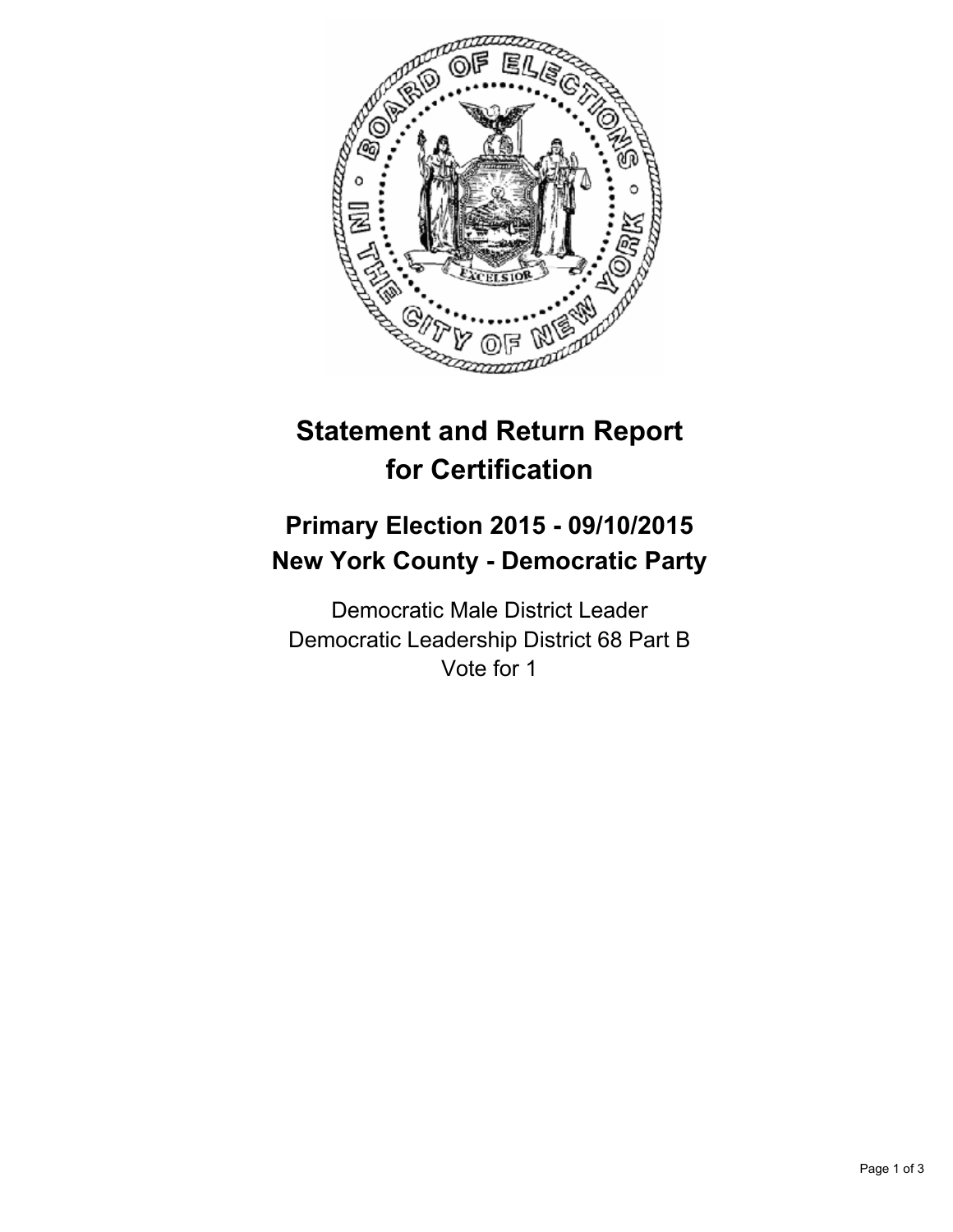

## **Assembly District 68**

| PUBLIC COUNTER                                           | 657 |
|----------------------------------------------------------|-----|
| ABSENTEE/MILITARY                                        | 27  |
| <b>AFFIDAVIT</b>                                         | 8   |
| <b>Total Ballots</b>                                     | 692 |
| Less - Inapplicable Federal/Special Presidential Ballots | 0   |
| <b>Total Applicable Ballots</b>                          | 692 |
| JOHNNY C. RIVERA                                         | 381 |
| <b>HARRY RODRIGUEZ</b>                                   | 266 |
| JOHN RUIZ (WRITE-IN)                                     |     |
| KELMY RODRIGUEZ (WRITE-IN)                               | 2   |
| NYLISSA E WHITAKER (WRITE-IN)                            | 1   |
| PETER ANDERSON (WRITE-IN)                                |     |
| PILLAR DEJESUS (WRITE-IN)                                | 1   |
| UNATTRIBUTABLE WRITE-IN (WRITE-IN)                       | 1   |
| <b>Total Votes</b>                                       | 654 |
| Unrecorded                                               | 38  |